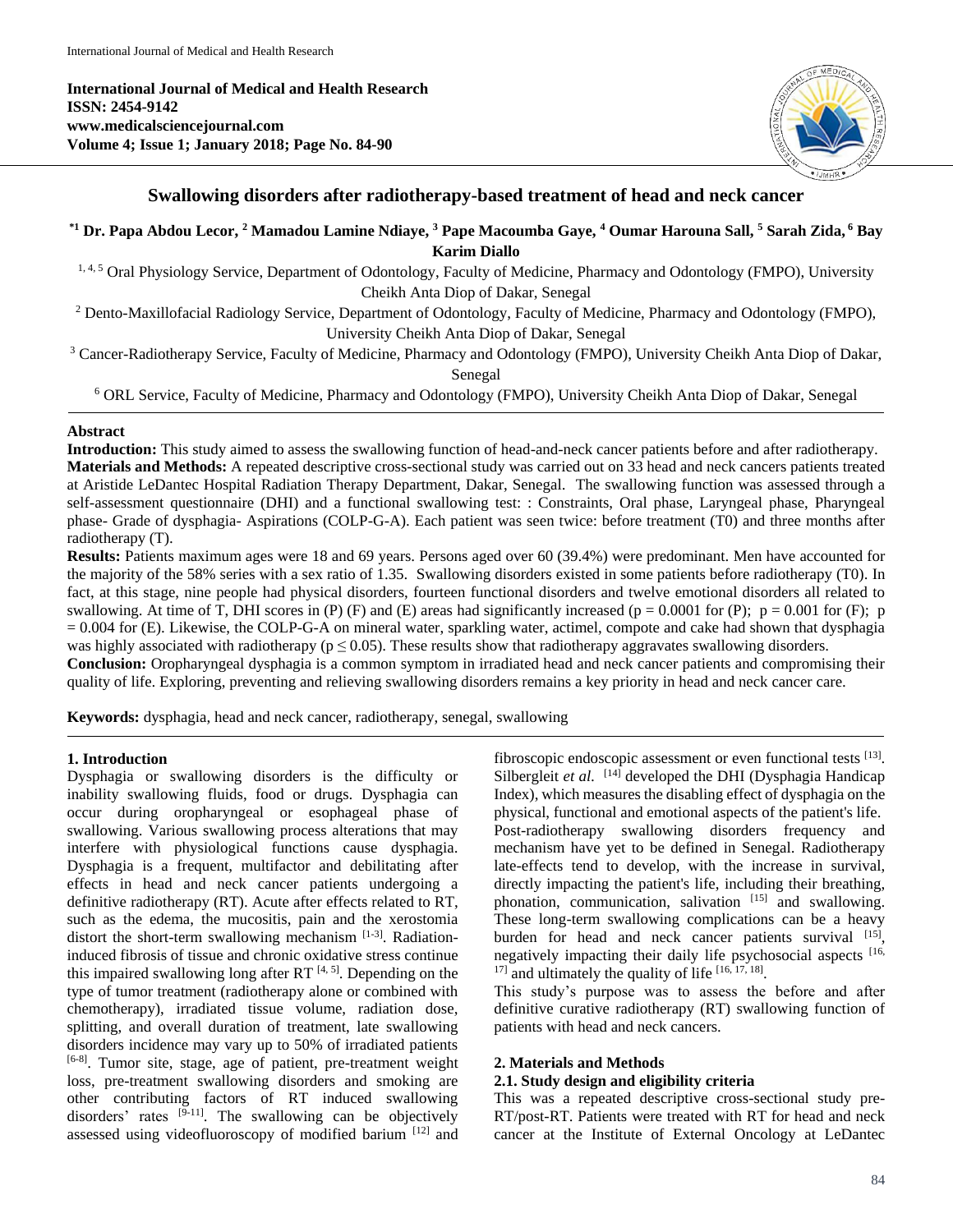University Hospital in Dakar, Senegal.

The inclusion criteria were:

- 1. Head-and-neck cancer history,
- 2. Referred patients for RT or definitive chemo-radiotherapy or radiotherapy surgery,
- 3. And informed consent obtained.

The exclusion criteria were: patients who

- 1. Did not carry on with all the RT protocol, and
- 2. Who died before the end of the RT protocol.

Participants were informed and included by a treating team doctor during the diagnosis and inclusion questionnaire were signed at the Oncology RT Service, where eligibility criteria were verified. The ethics committee of the Health and Social Action Ministry of Senegal approved the study.

## **2.2. Measurement/appreciation of swallowing parameters Dysphagia Handicap Index (DHI)**

The subjective assessment of the swallowing was also conducted using a validated self-assessment questionnaire [14]: Dysphagia Handicap Index (DHI). The DHI measures the dysphagia disabling effect on the physical (P), functional (F) and emotional (E) aspects of an individual's life. Patients were asked to complete questionnaires precisely according to their current status. They noted their swallowing problems according to the suggested rating "never, sometimes or always". Ratings were scored considering 0 for never, 2 for sometimes and 4 for always. A high score indicates a significant impact of the impairment. The maximum score is 120. Several grades are established, a score between 0 and 30 corresponds to a slight impairment, a score between 31 and 60 to an average impairment and a score between 61 and 120 to a severe impairment.

# **The swallowing functional test (COLP-G-A)**

The swallowing objective assessment was also performed using a functional and qualitative test, the COLP-G-A, which assesses: swallowing related Constraints, the Oral phase, the Laryngeal phase, the Pharyngeal phase, Grade degree of dysphagia and Aspirations<sup>[13]</sup>. The perceptual qualitative rating scale of voice disturbances inspired the COLP-G-A. The administration speed and the possibility of assessing on many different textures make it possible to quickly detect the affected swallowing phase. According to patients'abilities at time t, the following textures were suggested during the COLP-G-A test: mineral water, sparkling water, thickened liquids (actimel), applesauce and small portions of cakes.

Four perspectives make up the COLP

 $C =$  Constraints: these are compensation strategies the therapist could suggest or be used spontaneously by the patient (posture, texture and quantity).

 $O =$  Oral phase: this step assesses the mobility and tonus possibilities of the oro-facial sphere (lips, tongue, cheeks).

 $L =$  Laryngeal phase: at this stage the larynx protection mechanisms (voice, cough, elevation of the larynx) are controlled.

P = Pharyngeal phase: this dimension takes into account swallowing mechanisms involved in the pharyngeal phase (swallowing reflex, stasis, velar sphincter and pharyngeal). Each dimension is scored from 0 to 3 (0 no problem and 3 maximum difficulty).

 $G =$  Grade: this is the general assessment of the dysphagia severity  $(0 = normal)$  swallowing,  $1 = slight)$  impaired swallowing but require to adapt to,  $2 =$  moderately impaired swallowing with extended monitoring and to adapt to,  $3 =$ swallowing severely altered, impossible bone per-os.

 $A =$  Aspirations: This dimension highlights the presence or absence of aspirations and their location at the time of swallowing. It is necessary to differentiate:  $Av =$  Aspirations before, it is a cough that triggers the swallowing reflex,  $P =$ Aspirations during, which most evocative signs is the reflex cough during the course of the swallowing,  $Ap = Aspirations$ after with stasis in the pharynx and the coughing happens away from the swallowing reflex (a few seconds or even a few minutes later),  $N = no$  aspirations.

## **2.3. Experimental Protocol**

Patient and tumor characteristics were collected before RT (T0): age, gender, primary tumor location, TNM classification for clinical tumor status, co-treatment, dose and RT methods. The questionnaire content and patients medical records made it easy to collect the information. In some cases, though, it was difficult to collect all medical information, given the long delay between the treatment and the disorder onset. Then patients were asked to complete the self-assessment questionnaire DHI. Finally, one (or two) functional test COLP-G-A was done for each patient (solid texture and liquid texture according to patients' possibilities and their diet).

During this visit at time T0, these steps made it possible to identify any dysphagia linked to the localization of the tumor. If the subject has dysphagia at T0, it is important to check if this dysfunction worsens, decreases or disappears after RT.

Radiation therapy and possibly concomitant chemotherapy were performed at the Institute of External Oncology at LeDantec University Hospital Center in Dakar. This treatment lasts 7 weeks on average. After RT, the swallowing function is again assessed. The approach remains the same as at time T0.

## **2.4. Statistical Analysis**

The statistical analysis was performed with the software "SPSS" Version 16.0. Numbers and percentages, averages and scores were calculated. The Pearson chi-square test was used for the ratio comparison and the Student's t-test for averages comparison. The level of significance was set at  $p \leq 0.05$ .

# **3. Results**

In all, 42 patients were selected, nine were excluded from the study (6 had not followed the entire RT protocol and 3 had died before the end of the RT protocol). The final sample of 33 patients (19 men and 14 women) including 60.6% of patients aged 50 and over, only 2 patients (6.1%) were aged between 18 and 29 years. The majority of tumors were in the oral cavity (45.4%) against 18.2% in the larynx and 18.2% in the pharynx (Table 1). Table 1 summarizes the tumor classification and clinical stage. RT was performed alone or concomitant with other treatments, such as chemotherapy or surgery (Table 1). The maximum dose of RT was 49.5 Gy and the minimum dose 15 Gy, spread over 15 to 33 sessions. The minimum daily dosage was 1Gy for the right and left lateral field and the maximum 2Gy for the subclavicular field.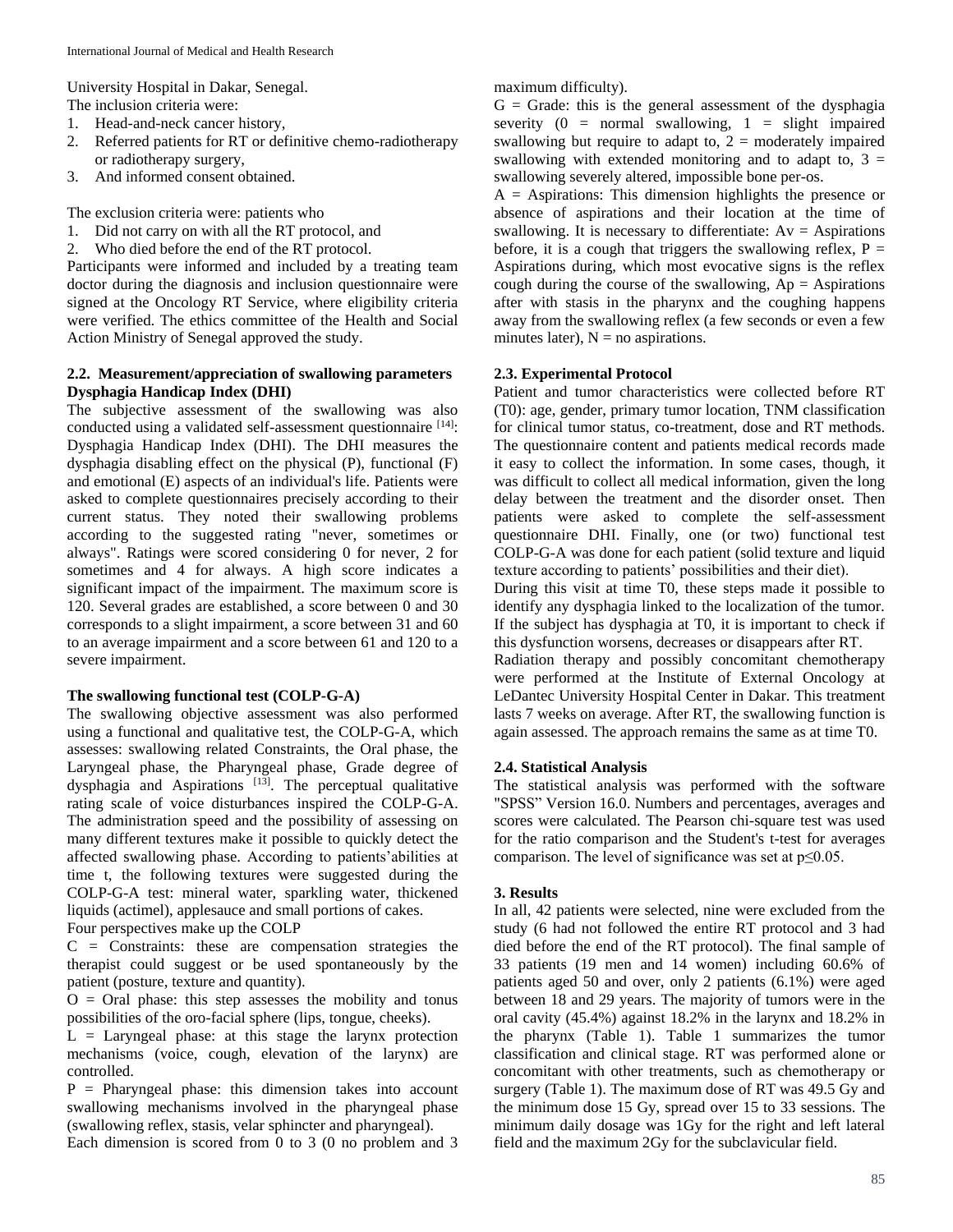RT significantly increases DHI physical (P), functional (F) and emotional (E) aspects' score with respectively: for P : T0/T score *= 9/32*, *p = 0.0001;* for F: Score T0/T = 14/22, *p = 0.01* and for E : T0/T score =  $12/16$ ,  $p = 0.04$ .

After RT, 63.6% of patients had a severe difficulty swallowing compared to 9 % before RT. This difference was statistically significant  $(p = 0.001)$  (Table 2)

Before RT (Figure 1), the functional test on mineral and sparkling water showed little difficulties in different swallowing times (score 1 for COLP). The swallowing was slightly impaired (Grade 1). After RT, there were no more constraints for these foods (C = score 2,  $p \le 0.05$ ) (Figure 1) and 2). On compote, there were more constraints related to the texture and a delay to trigger the swallowing reflex after RT during the pharyngeal time (P = score 2,  $p \le 0.05$ ). However, the swallowing was slightly impaired  $(G = \text{grade } 1)$ . The functional test on cake showed significant constraints related to the texture and the amount of food to be ingested  $(C = score)$ 2,  $p \le 0.05$ ) before RT (Figure 3). After RT, due to the texture (Figure 4) and quantity constraints (C = score 3,  $p \le 0.001$ ) (Figure 3), most patients adopt a particular posture to swallow the cake. Depending on the tumor site, some patients encountered difficulties in score 3 during the oral phase of swallowing after RT (Figure 5). During laryngeal phase also, there were a change of voice and coughing difficulties  $(L =$ score 2,  $p \le 0.05$ ) (Figures 3 and 6). After RT, the swallowing average general grade increases from 1 to 2, meaning a moderately altered swallowing, but possible with sustained monitoring and an adaptation (Figure 3). However, after RT still, 12 patients (36.4%) had a significantly impaired swallowing that was utmost per-os  $(p = 0.04)$  (Table 3). DHI's high scores (between 61 and 120) were positively correlated with grade 3 (highly impaired swallowing) of the functional swallowing test COLP–G-A  $(p \lt 0.001)$ .

Before and after RT, only two patients had aspirations, one during swallowing and the other after swallowing of liquid (mineral water, sparkling water and actimel). On cake, only one patient had aspirations after the swallowing triggered, before and after RT.

## **4. Discussion**

Dysphagia is an abnormality in one of the swallowing structures: the mouth, larynx, pharynx or esophagus. Its severity ranges from simple discomfort to an inability to swallow. The gold standard for assessing swallowing disorders is the modified barium videofluoroscopy [12]. This objective method was not available to us. In this study, it was desirable to define the severity of dysphagia for each patient based on practical, reliable and approved scale and functional test. There are several scales in study, in particular the Dysphagia Outcome and Severity Scale [19] and SWAL-QOL [20] **.** But these scales were too analytical compared with the data to be collected. Therefore, the Dysphagia Handicap Index (DHI) [14] was suitable for this study. The dysphagia severity was defined according to the score: slight handicap (score between 0 and 30), moderate handicap (score between 31 and 60) and severe handicap (score between 61 and 120). Some patients had swallowing disorders before RT (T0). Indeed, at this stage, nine people had physical disorders linked to swallowing, fourteen functional disturbances and twelve

emotional disturbances all linked to swallowing. In this set still, 45.5% had a slight disability, 45.5% others a moderate disability and the remaining 9% a severe disability. These disorders were due to an invasive tumor, a previous surgery or chemotherapy (5 Fluoro-uracil)<sup>[21]</sup>. Lazarus *et al.* <sup>[22]</sup>, had found that after chemotherapy, swallowing treatment effects are the same as for radiotherapy, namely: reduced range of movement of the tongue base, reduction of lingual strength, reduction of the laryngeal elevation and a reduced efficiency of the oropharyngeal phase  $[22]$ . The author adds that the reduction of lingual activity in the propulsive phase of the bolus altered the swallowing biomechanics [22] . This study's results corroborate these facts where the majority of the population suffered from oral cavity cancer (45.4%) which is mainly located on the tongue. The severity of these swallowing disorders tends to decrease over time. However, the dysphagia incidence seems the more so severe as radiotherapy and chemotherapy are combined. After RT, DHI scores in the (P) (F) and (E) aspects have significantly increased *(p = 0.0001* for (P)*; p = 0, 001* for (F)*; p = 0.004* for (E)). These results show that radiotherapy worsens the dysphagia. Likewise, after RT, the number of patients with severe disability has distinctly increased, that is 21 (63.6% after RT) against 3 (9% before RT), and significantly ( $p =$ 0.001)*.*

Along the DHI questionnaire, we used the COLP-G-A, a functional test that objectively assesses the phase swallowing disorders occurred [13]. At each appointment, patients were offered five foods successively, in the following order: (1) mineral water, (2) sparkling water, (3) actimel (curd), (4) applesauce, (5) cakes. As a rule, in both before and after RT, patients tolerate liquid and semi-liquid foods better than solid foods. They experienced, however, huge difficulties swallowing cakes. Sure enough, after RT, disorders had considerably increased to the point to end up with 12 (36.4 %) patients who were unable to swallow solid foods. It can be, therefore, concluded that 3 months after RT, patients' diet had virtually deteriorated. Radiation therapy, which is currently part of head and neck cancer standard of care, will generate reversible side effects at the acute stage of treatment and often irreversible at its chronic stage  $[7, 8, 23]$ . More and more patients suffered from swallowing disorders despite strict protocols aimed to preserve structures deemed at risk. New external radiotherapy techniques (Conventional three-dimensional conformal fields or intensity modulated radiotherapy [IMRT], tomotherapy, dynamic therapy arc, Cyberknife®, etc.) were based on most modern medical imaging techniques, reliable dosimetry software and sophisticated applications accessories. These new techniques reduce the dysphagia severity prevalence while maintaining the same efficiency, even improved <sup>[24]</sup>. However, in the area of cervico-maxillofacial tumors in particular, and in other area in general, whatever the improvement made in radiotherapy, only an integrated and multidisciplinary care of patients in dedicated centers will result in "more survival and a better quality of life". In this study's sample, only two patients had aspirations, one during swallowing and the other just after liquid swallowing, and only one had aspirations after the cake swallowing triggered. Dysphagia side-effects can be disastrous, especially on the lower respiratory system. In spite of natural defense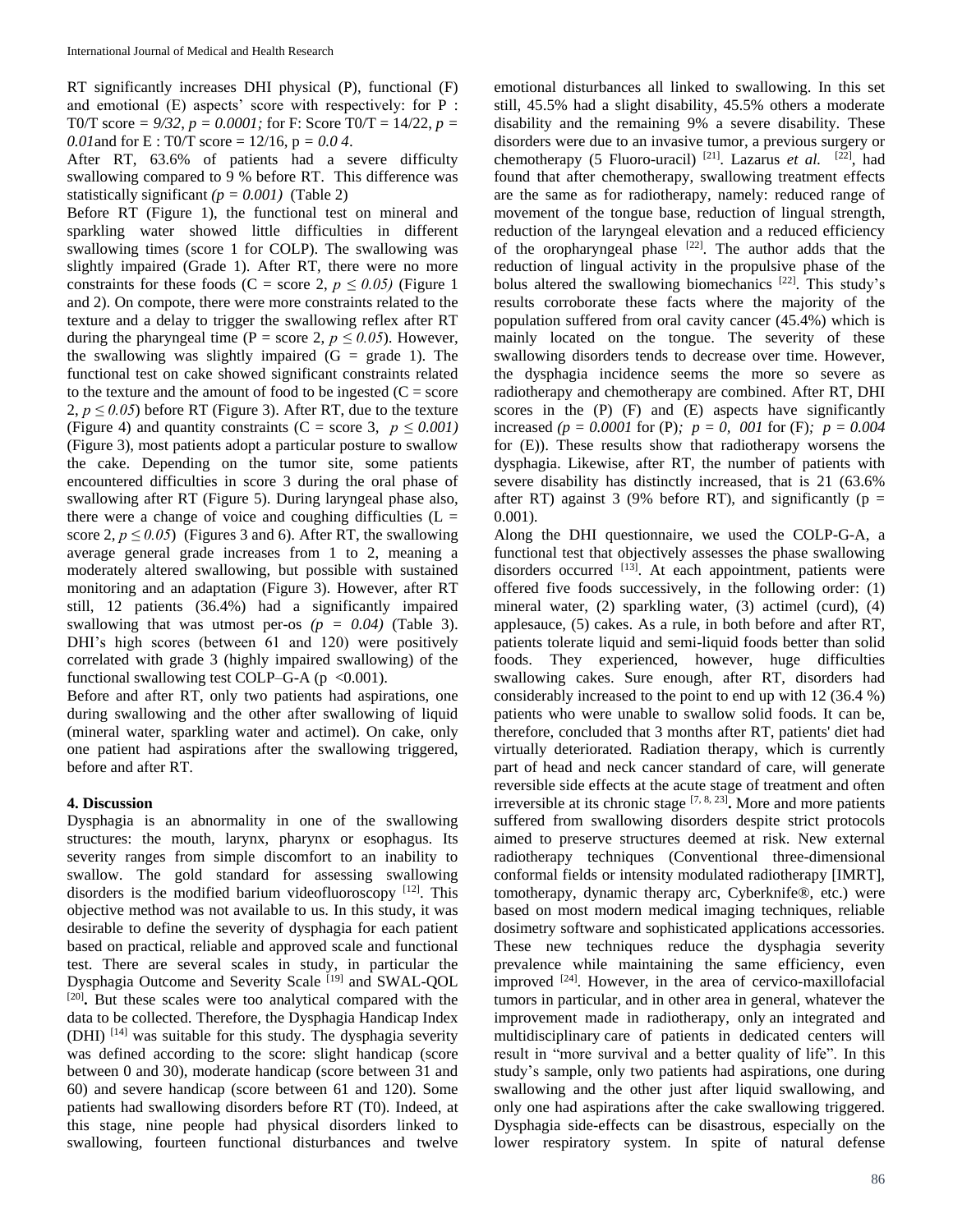mechanisms in the human body, uncontrolled and infiltrating aspirations can appear over time and cause serious infections and, in the worst case scenario, death of the patient. In this study, although there were only two aspiration cases, they may occur over time if these patients are not properly cared for for their dysphagia. This study showed that external radiotherapy results in a set of complications that can lead to local immobility of certain structures essential for the proper functioning of swallowing: lack of elevation of the tongue base, insufficient elevation of the larynx, imperfect closure of vocal folds, imperfect opening of the cricopharyngeal, as has been seen in other studies <sup>[7, 8, 25]</sup>. Likewise, as shown in this study, as well as in others, dysphagia caused by cancer and radiotherapy side- effects, became, for a while now, a concern of the medical world. This study showed that there is a real and alarming dysphagia after RT, hence the importance of their management by manual methods of local rehabilitation

such as lingual handling, laryngeal and that of systems: hyoid, manducator and pharyngeal. So, the patients swallowing is then facilitated to the extent that a benefit is provided in lingual, laryngeal, glottic closure, chewing, intraoral and proprioception <sup>[26]</sup>. However, progresses achieved through rehabilitation are temporary and must be maintained by regular and definitive home-based practice. The care should be broken down into several basic steps  $[26, 27, 28]$ . Firstly, ensure adequate feeding to protect respiratory tracts. To adapt to textures, the quantity and postures particularly deemed necessary during the swallowing qualitative assessment (COLP). Secondly, adapt to each patient to types of exercises, whether strengthening or toning, to practice according to affected structures. Finally, set up a therapeutic guidance so that each patient and his/her entourage can benefit from the most relevant advice, and in response to their expectations or worries.

### **5. Tables and Figures**

| <b>Characteristics</b>   | Number of patients (n)   | Percentage (%)    |
|--------------------------|--------------------------|-------------------|
| Age                      |                          |                   |
| $\leq 60$ years          | 20                       | 60.6              |
| $> 60$ years             | 13                       | 39.4              |
| Gender                   |                          |                   |
| Male                     | 19                       | 58                |
| Female                   | 14                       | 42                |
| Primary site             |                          |                   |
| Oral cavity              | 15                       | 45.4              |
| Larynx                   | 6                        | 18.2              |
| Oropharynx               | 4                        | 12.1              |
| Hypopharynx              | $\overline{c}$           | 6.1               |
| Other                    | 6                        | 18.2              |
| Therapeutic combination  |                          |                   |
| Chemotherapy alone       |                          | 60.6              |
| Surgery only             |                          | 12.1              |
| Surgery and chemotherapy |                          | 27.3              |
| T classification         |                          |                   |
| T <sub>1</sub>           | $\mathbf{1}$             | 3                 |
| $\overline{T2}$          | $\overline{7}$           | $\overline{21.2}$ |
| $\overline{T3}$          | $\overline{5}$           | 15.2              |
| T <sub>4</sub>           | 18                       | 54.5              |
| Tx                       | $\overline{2}$           | 6.1               |
| N classification         |                          |                   |
| N <sub>0</sub>           | 18                       | 54.54             |
| N1                       | 3                        | 9.10              |
| N2                       | 7                        | 21.21             |
| N <sub>3</sub>           | $\overline{\mathcal{L}}$ | 12.12             |
| $N_{X}$                  | 1                        | 3.03              |
| Clinical stage           |                          |                   |
| Stage I                  | 8                        | 24.24             |
| Stage II                 | $\mathbf{1}$             | 3.03              |
| Stage III                | 10                       | 30.30             |
| Stage IV                 | 14                       | 42.43             |

**Table 1:** Patients and tumor characteristics.

 $T =$  primary tumor,  $N =$  lymphadenopathy, T0 no tumor (t), T1 = t  $\leq$  2 cm, T2 = t  $>$  2 cm and  $\leq$  4 cm, T3 = t  $>$  4 cm, T4 = t extended to bone, muscles, etc.,  $Tx = t$  unclassifiable,  $N0 = no$ lymphadenopathy,  $N1 =$  single homolateral lymphadenopathy,  $N2$  = bilateral or contralateral lymphadenopathy  $N3$  = fixed

lymphadenopathy,  $Nx = l$ ymphadenopathy unclassifiable, stage I =  $t \le at 2$  cm no lymphadenopathy no metastases, stage II =  $t$  at 2 cm and  $\leq$  at 4 cm no lymphadenopathy no metastases, stage  $III = t$  at 4 cm with and or homolateral lymphadenopathy, stage IV = extended tumor with bilateral or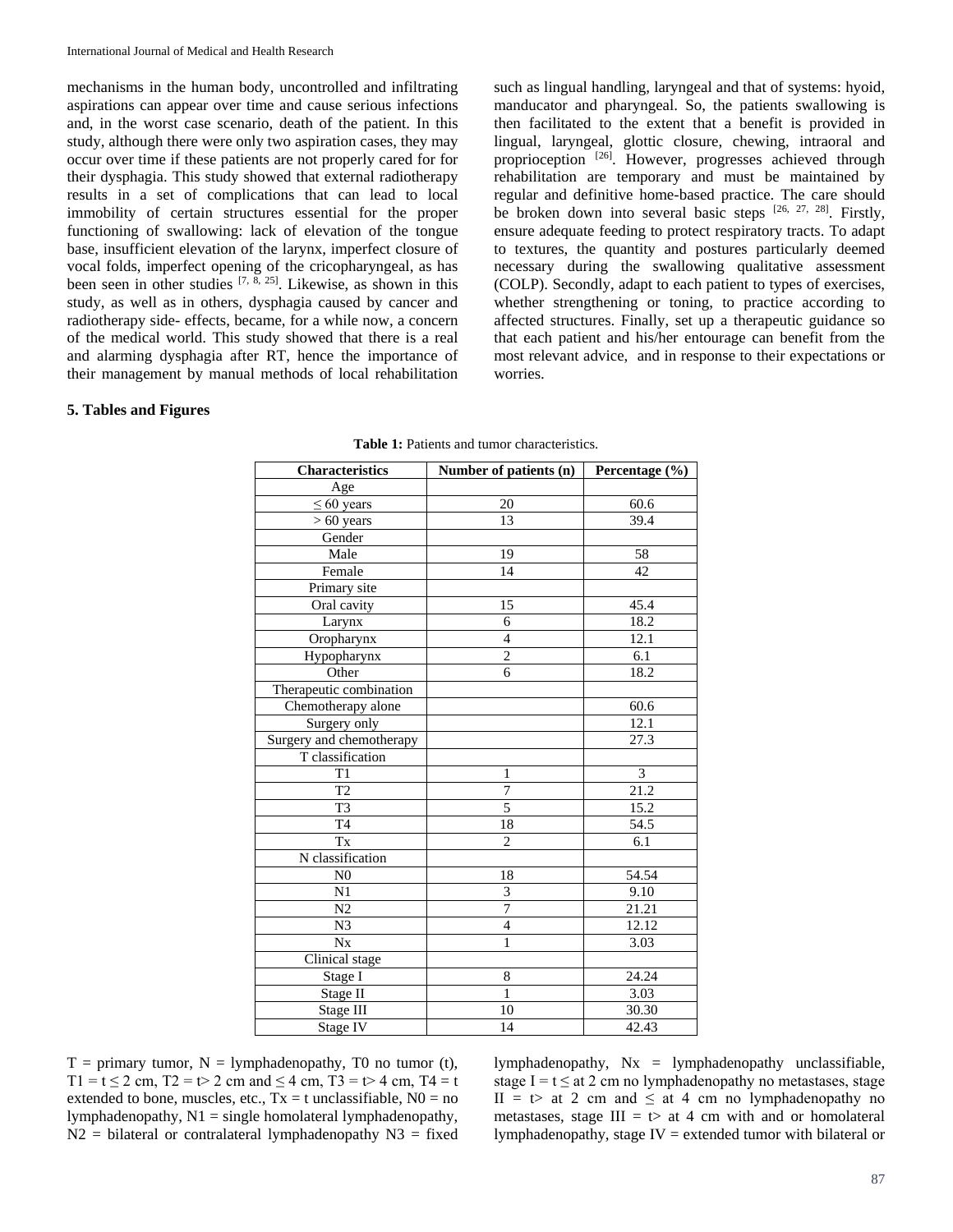fixed adenopathies and or distant metastases.

|  | <b>Table 2:</b> Distribution according to dysphagia disability before and after RT |  |  |  |  |  |  |
|--|------------------------------------------------------------------------------------|--|--|--|--|--|--|
|--|------------------------------------------------------------------------------------|--|--|--|--|--|--|

|                                 | Radiotherapy    |                 |         |  |
|---------------------------------|-----------------|-----------------|---------|--|
| <b>DHI</b>                      | T0              | т               |         |  |
|                                 | $\mathbf{n} \%$ | $\mathbf{n} \%$ | p-value |  |
| Light disability $=[0-30]$      | 15 45.5         | 0 <sub>0</sub>  | 0.001   |  |
| Moderate disability = $[31-60]$ | 15 45.5         | 12 36.4         | 0.301   |  |
| Severe disability = $[61-120]$  | 39              | 21 63.6         | 0.001   |  |
| Total                           | 33 100          | 33 100.0        |         |  |

**Table 3:** Distribution according swallowing grade on the cake before and after RT

|                    | Radiotherapy |            |        |            |                 |
|--------------------|--------------|------------|--------|------------|-----------------|
|                    | T0           |            |        |            |                 |
| <b>Swallowing</b>  | Number       | Percentage | Number | Percentage | <i>p</i> -value |
| Average            |              | 21.2       |        | 9.1        | 0.16            |
| Little altered     |              | 39.4       |        | 21.2       | 0.11            |
| Moderately altered |              | 24.2       |        | 33.3       | 0.29            |
| Very altered       |              | 15.2       | 12     | 36.4       | 0.04            |
| Total              |              | 100.0      | 33     | 100.0      |                 |



**Fig 1:** COLP-G test on mineral and sparkling water average scores after RT ( $\gamma p \le 0.05$ ).



**Fig 2:** (**a)** Tongue cancer treated with surgery before radiotherapy (**b)** Posture at stake due to pain during the swallowing of mineral and sparkling water (Radiotherapy Department CHU LeDantec)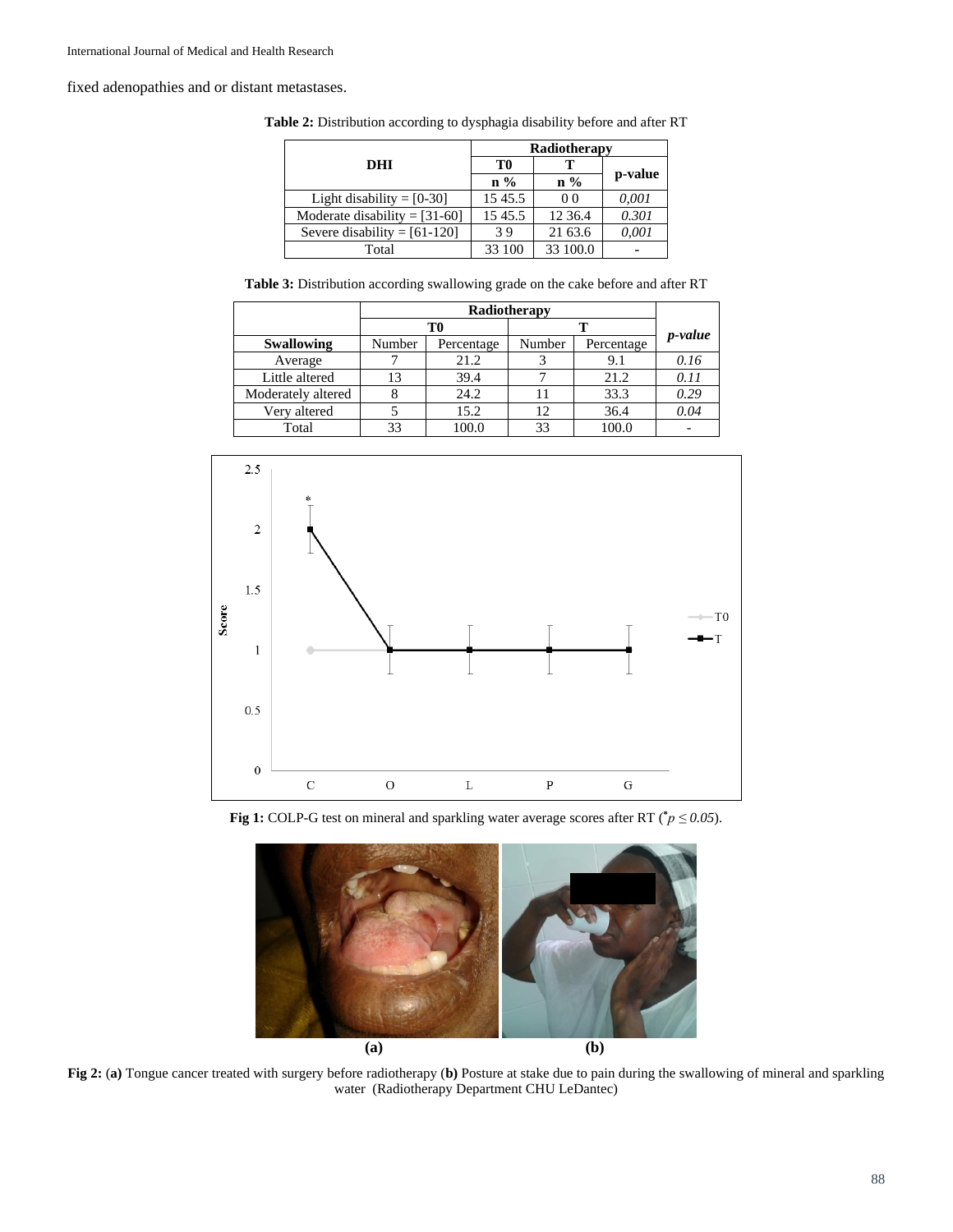

**Fig 3:** Average scores of the test COLP-G on cake before and after RT  $({}^*p \le 0.05, {}^{**}p \le 0.001)$ 



**Fig 4: a)** Sinus cancer **b)** Difficulty related to the texture: crumbling of the cake by the patient to facilitate the swallowing (Radiotherapy Department, CHU LeDantec, Dakar).



**(a) (b)**



**Fig 5: a)** Tongue Cancer; b) Mandible cancer (Radiotherapy Department, CHU LeDantec, Dakar). The COLP G shows difficulties in score 3 during the oral phase of swallowing cake in these two patients after RT.



**Fig 6:** Laryngeal cancer + tracheostomy (Radiotherapy Department CHU Le Dantec). The COLP-G shows difficulties in laryngeal protection mechanisms (voice) for all foods and a delay in reflex triggering of the pharyngeal phase for compote and cake during radiotherapy.

### **6. Conclusion**

Oropharyngeal dysphagia is a common symptom in irradiated head-and-neck cancer patients and impacts their quality of life. To explore, prevent and relieve swallowing disorders remains a key priority in head-and-neck cancer care.

### **7. Acknowledgements**

We thank Miss Absatou LO for the English proofreading. The work was supported by institutional funding provided by the School of Dentistry and Radiotherapy Department LeDantec Hospital, Cheikh Anta Diop University, Dakar, Senegal.

#### **8. Conflict of interest**

The authors declare no potential conflict of interests

#### **9. References**

- 1. Logemann JA, Pauloski BR, Rademaker AW, Lazarus CL, Mittal B, Gaziano J *et al*. Xerostomia: 12-month changes in saliva production and its relationship to perception and performance of swallow function, oral intake, and diet after chemoradiation. Head Neck. 2003; 25(6):432-7.
- 2. Murphy BA, Gilbert J. Dysphagia in head-and-neck cancer patients treated with radiation: assessment, sequelae, and rehabilitation. Semin Radiat Oncol. 2009; 19(1):35-42.
- 3. Trotti A, Bellm LA, Epstein JB, Frame D, Fuchs HJ, Gwede CK *et al*. Mucositis incidence, severity and associated outcomes in patients with head-and-neck cancer receiving radiotherapy with or without chemotherapy: a systematic literature review. Radiother Oncol. 2003; 66:253-62.
- 4. Nguyen NP, Frank C, Moltz CC, Vos P, Smith HJ, Karlsson U *et al*. Dysphagia following chemoradiation for locally advanced head-and-neck cancer. Ann Otol. 2004; 15(3):383-8.
- 5. Wynn TA. Cellular and molecular mechanisms of fibrosis. J Pathol. 2008; 214(2):199-210.
- 6. Caglar HB, Tishler RB, Othus M, Burke E, Li Y, Goguen L *et al*. Dose to larynx predicts for swallowing complications after intensity-modulated radiotherapy. Int J Radiat Oncol Biol Phys. 2008; 72:1110-8.
- 7. Caudell JJ, Schaner PE, Meredith RF, Locher JL, Nabell LM, Carroll WR *et al*. Factors associated with long-term dysphagia after definitive radiotherapy for locally advanced head-and-neck cancer. Int J Radiat Oncol Biol Phys. 2009; 73:410-5.
- 8. Jensen K, Lambertsen K, Grau C. Late swallowing dysfunction and dysphagia after radiotherapy for pharynx cancer: frequency, intensity and correlation with dose and volume parameters. Radiother Oncol. 2007; 85:74-8.
- 9. Logemann JA, Rademaker AW, Pauloski BR, Lazarus CL, Mittal BB, Brockstein B *et al*. Site of disease and treatment protocol as correlates of swallowing function in patients with head and neck cancer treated with chemoradiation. Head Neck. 2006; 28:64-73.
- 10. Salama JK, Stenson KM, List MA, Mell LK, Maccracken E, Cohen EE *et al*. Characteristics associated with swallowing changes after concurrent chemotherapy and radiotherapy in patients with head and neck cancer. Arch